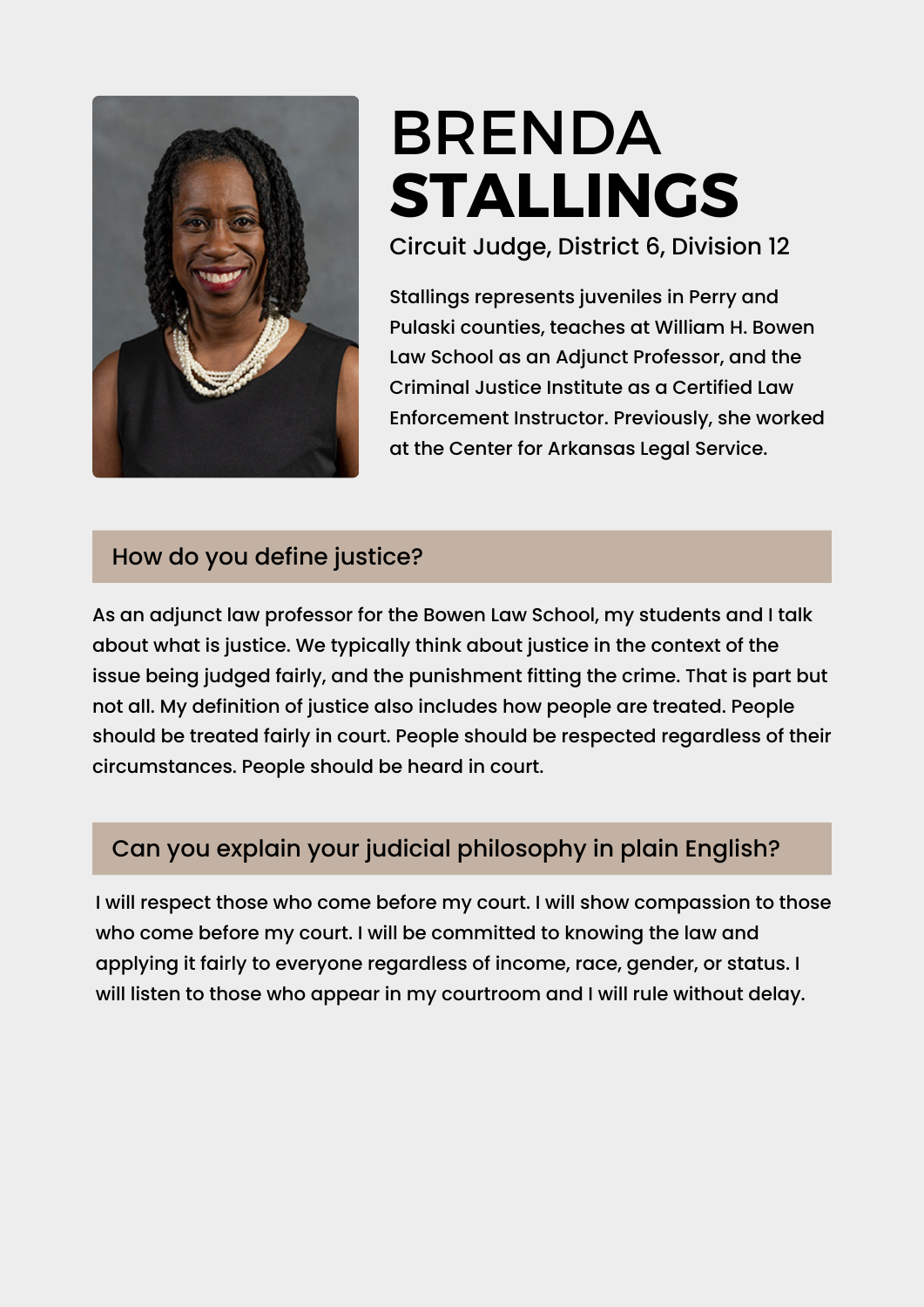# What are the biggest changes you think we need to make to the criminal justice system?

Changes to the criminal justice system are under the control of the legislative and executive branches. The role of a judge in the criminal justice system is to oversee criminal trials, rule on evidence, and sentence convicted criminal defendants. If there is a bench trial, I would decide the facts of the case and make a ruling. As a judge, I can help the criminal justice system by ruling fairly and consistently with the law and the facts, treating all parties who appear in court with respect, and ruling without delay.

Judges can change the criminal justice system by utilizing sentencing alternatives such as restorative justice and diversion, and making sure the court has access to dispute resolution, mediation programs, mental health and substance abuse services as well as community service and competency development programs.

#### What role should money/cash bail play in pretrial release?

The purpose of bail is to ensure that a person will appear in court. The money/cash bail should be used only when necessary to make sure a defendant appears in court. The money/cash bail should be consistent, fair, and reasonable. Each case should be evaluated on a case-by-case basis.

## To what extent do you believe that a judge should or should not defer to the actions of a legislature?

The judiciary and the legislature have different roles and are separate branches of government. The judges have to follow the law unless there is a challenge to a law established by the legislature. The judge then has to rule on the constitutionality of those laws which could result in a law being upheld or overturned.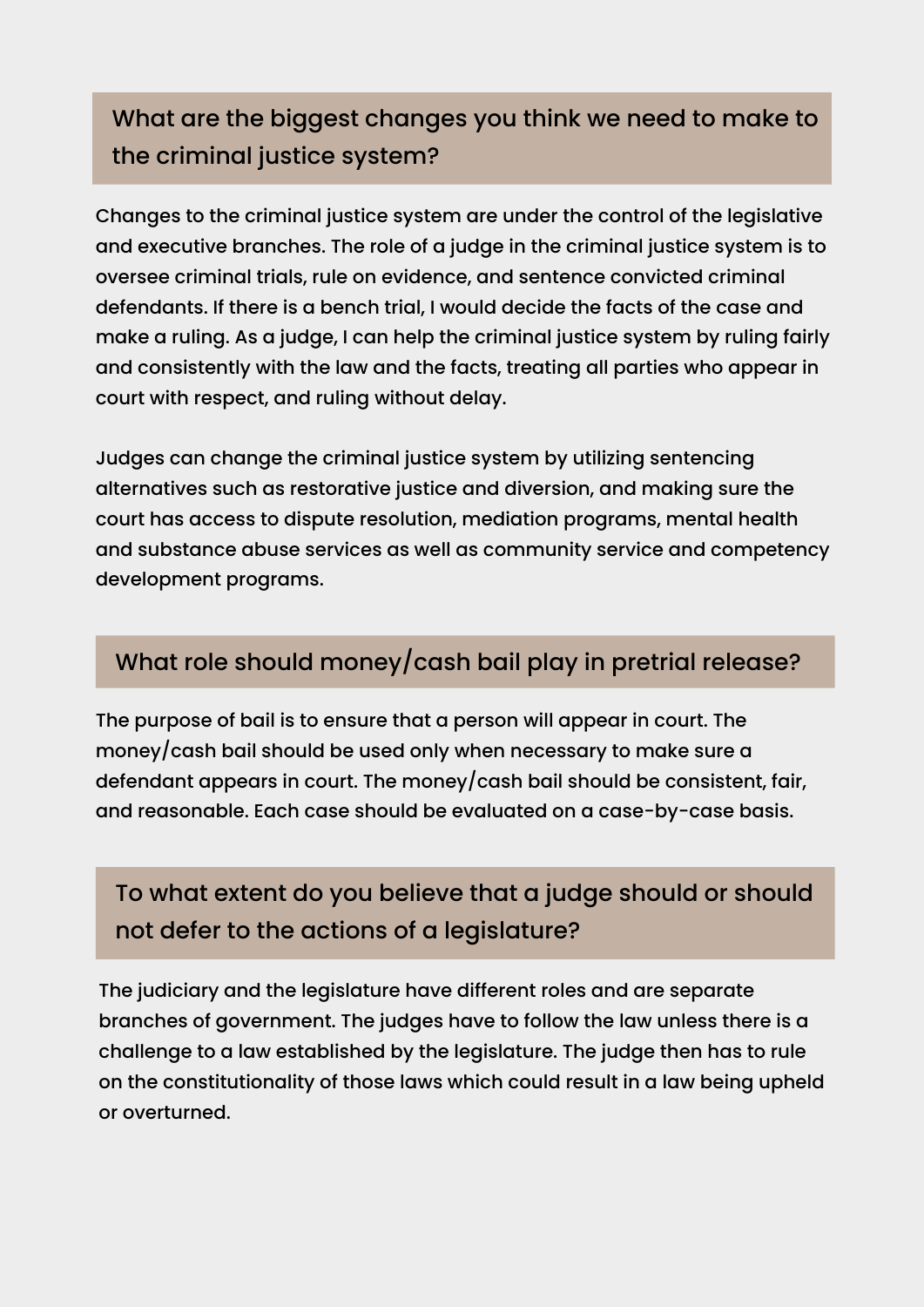# Do you believe that policies criminalizing drug use in Arkansas have been effective or ineffective?

In general, laws that only criminalize drug users have not been effective. Research has shown that behavioral health and substance abuse treatment, counseling, therapy, and rehabilitation can be effective and I believe that these should be included among the options for dispositions.

What factors do you believe are driving the growing prison population and the overrepresentation of people of color and poor Arkansans? What role do judges play in addressing these disparities?

The over prosecution, disparate treatment, interactions with law enforcement, and sentencing disparities all contribute to the growing prison population. Judges can address disparities through the use of disaggregated case data to track disparities in sentencing and charges, by using sentencing alternatives such as restorative justice and diversion, and making sure the court has access to dispute resolution, mediation programs, mental health and substance abuse services as well as community service and competency development programs.

# In what ways will you work to promote public transparency within your courtroom?

I am running to serve the people and my courtroom will be open to the public. People will be able to observe if the parties are treated fairly and respectfully. I will work to make sure that people clearly understand their cases, any charges against them as well as my decisions and the analysis I used to arrive at those decisions.